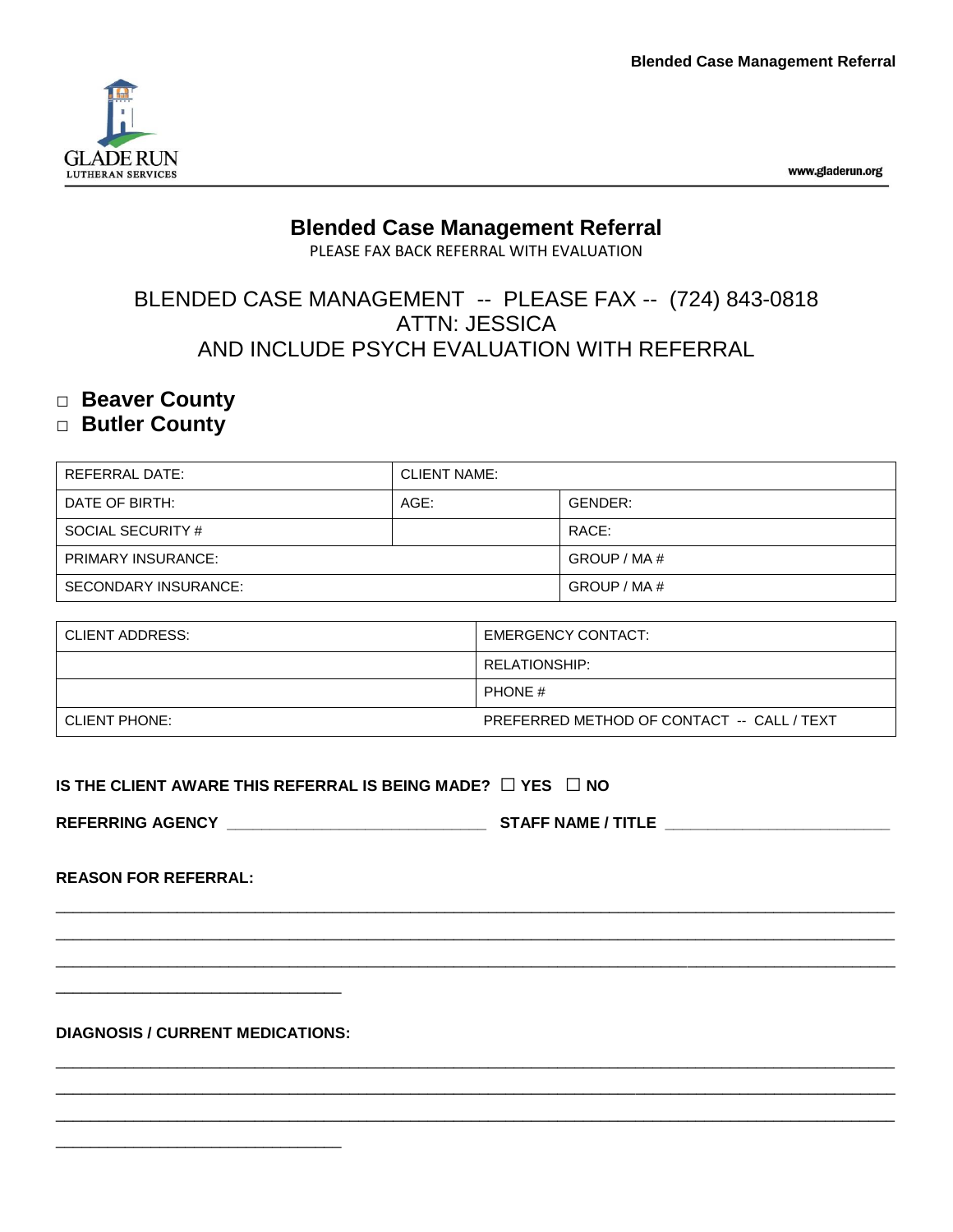#### **Blended Case Management Referral**

| <b>Parent Information</b><br><b>BIOLOGICAL MOTHER</b>                                                                 | N/A<br><b>BIOLOGICAL FATHER</b>                                                            |  |
|-----------------------------------------------------------------------------------------------------------------------|--------------------------------------------------------------------------------------------|--|
|                                                                                                                       |                                                                                            |  |
|                                                                                                                       |                                                                                            |  |
|                                                                                                                       |                                                                                            |  |
| <b>Legal Guardian Information</b><br>RELATIONSHIP: ____________________________                                       | N/A                                                                                        |  |
|                                                                                                                       |                                                                                            |  |
| ADDRESS: _________________________________                                                                            |                                                                                            |  |
|                                                                                                                       |                                                                                            |  |
| <b>Treatment History</b>                                                                                              | <u> 1980 - Johann Stoff, fransk politik (d. 1980)</u>                                      |  |
| 6 OR MORE DAYS OF PSYCHIATRIC INPATIENT TREATMENT IN THE LAST 12 MONTHS                                               |                                                                                            |  |
| HAS MET THE STANDARDS FOR INVOLUNTARY TREATMENT IN THE LAST 12 MONTHS                                                 |                                                                                            |  |
| CURRENTLY RECEIVING / IN NEED OF 2 OR MORE SERVICES (please list)                                                     |                                                                                            |  |
|                                                                                                                       |                                                                                            |  |
| MISSED 3 OR MORE COMMUNITY MH APPOINTMENTS IN THE PAST 6 MONTHS (adults only)                                         |                                                                                            |  |
| MONTHS (adults only)                                                                                                  | HAS HAD 2 OR MORE FACE TO FACE ENCOUNTERS WITH CRISIS OR EMERGENCY SERVICES IN THE PAST 12 |  |
| DOCUMENTATION CLIENT HAS NOT MAINTAINED MEDICATION REGIME FOR 30 DAYS                                                 |                                                                                            |  |
|                                                                                                                       |                                                                                            |  |
| <b>FUNCTIONING LEVEL (please check one)</b>                                                                           |                                                                                            |  |
| GAF SCALE RATING OF 60 OR BELOW FOR ADULTS / 70 OR BELOW FOR CHILDREN                                                 |                                                                                            |  |
| CLIENT RECEIVING ICM / RC / BCM SERVICES AS A CHILD AND RECOMMENDED / APPROVED FOR<br><b>CONTINUATION OF SERVICES</b> |                                                                                            |  |
|                                                                                                                       |                                                                                            |  |